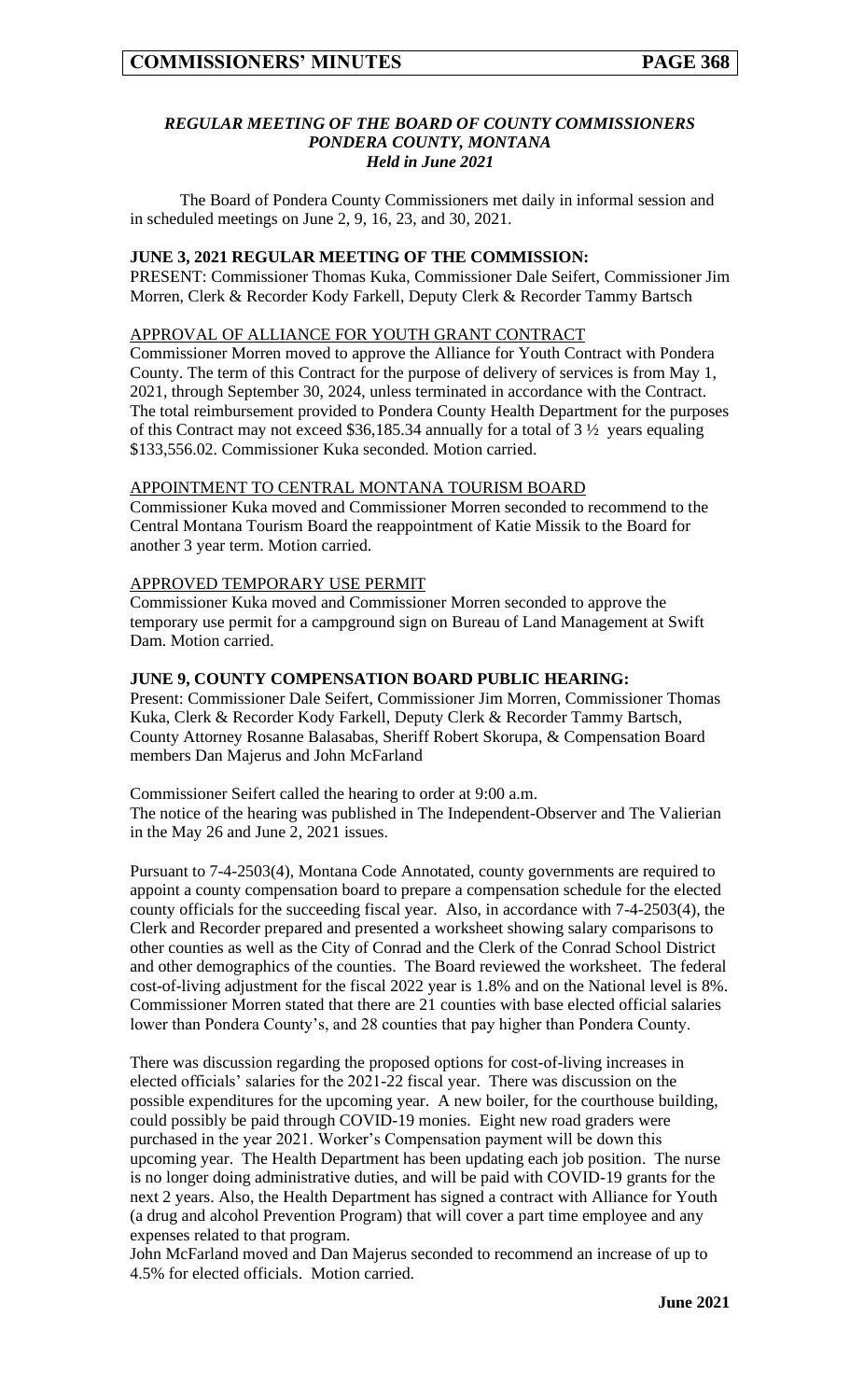The hearing closed at 9:45 a.m.

## **JUNE 9, 2021 REGULAR MEETING OF THE COMMISSION:**

PRESENT: Commissioner Thomas Kuka, Commissioner Dale Seifert, Commissioner Jim Morren, Clerk & Recorder Kody Farkell, Deputy Clerk & Recorder Tammy Bartsch and Senator Tester's representative Caitlin Avey

### EXPENDITURES IN EXCESS OF \$500 APPROVED

Commissioner Morren moved and Commissioner Kuka seconded to approve the purchase of a 2007 Western Star truck in the amount of \$47.500.00. The purchase will be paid from the Road/Bridge Capital Improvement Fund. Motion carried.

#### ENCROACHMENT AGREEMENT REQUESTED BY 3 RIVERS **COMMUNICATIONS**

Commissioner Kuka moved to approve an Encroachment Agreement for 3 Rivers Communications for the installing phone cable fibers on Blair Mine Road. Commissioner Morren seconded. Motion carried.

## UPDATED JOB DESCRIPTION APPROVED – SHORT TERM WEED SPRAYER

Commissioner Kuka moved and Commissioner Morren seconded to approve the updated wage for the Short Term Weed Sprayer to \$12.00 per hour for new hires, and \$12.50 for returning employees. Motion carried.

#### CENTER FOR MENTAL HEALTH DESIGNATED PROVIDER OF SERVICES FOR ALCOHOL REHABILITATION

Commissioner Morren moved to designate the Center For Mental Health as the County's provider of services for alcohol rehabilitation. The funding for these services are earmarked funds paid to the County by the State of Montana. Commissioner Kuka seconded. Motion carried.

## **JUNE 16, 2021 REGULAR MEETING OF THE COMMISSION:**

PRESENT: Commissioner Thomas Kuka, Commissioner Dale Seifert, Commissioner Jim Morren, Deputy Clerk & Recorder Tammy Bartsch and Road/Bridge Superintendent Steve Kaphammer

#### ADMENDED CONTRACT FOR COVID-19 MENTAL HEALTH GRANT

Commissioner Kuka moved and Commissioner Morren seconded the amended COVID-19 budget for Mental Health from the County and Tribal Matching Grant. Original budget was \$29,945.00, the new budget is \$11,086.00. Motion carried.

#### DUI TASK FORCE PLAN APPROVED

Commissioner Morren moved to approve the fiscal year 2021-22 DUI Task Force plan. Commissioner Kuka seconded. Motion carried.

## REQUEST FOR QUALIFICATIONS FOR ENGINEERING SERVICES TO REPLACE COURTHOUSE HVAC SYSTEM APPROVED

Commissioner Morren moved to approve the Request for Qualifications for engineering services to install a new HVAC system in the Courthouse. The request will be posted in the Independent-Observer and The Valerian June 24<sup>th</sup> and July 1<sup>st</sup>, and The Great Falls Tribune June 18<sup>th</sup> and 24<sup>th</sup>. Commissioner Kuka seconded. Motion carried.

## EXTENSION OF EXCESS VACATION APPROVED

Commissioner Kuka moved and Commissioner Morren seconded to approve an extension for Deputy Norman Vanderbush on request from department head Robert Skorupa, to use his excess vacation hours by July 30, 2021. Motion carried.

#### EXPENDITURES IN EXCESS OF \$500 APPROVED

Commissioner Kuka moved and Commissioner Morren seconded to approve the purchase of new tires for a truck, pick-up and trailer, a chainsaw and a fuel tank, for a total of \$5200.00. The purchase will be paid from the Road/Bridge Capital Improvement Fund. Motion carried.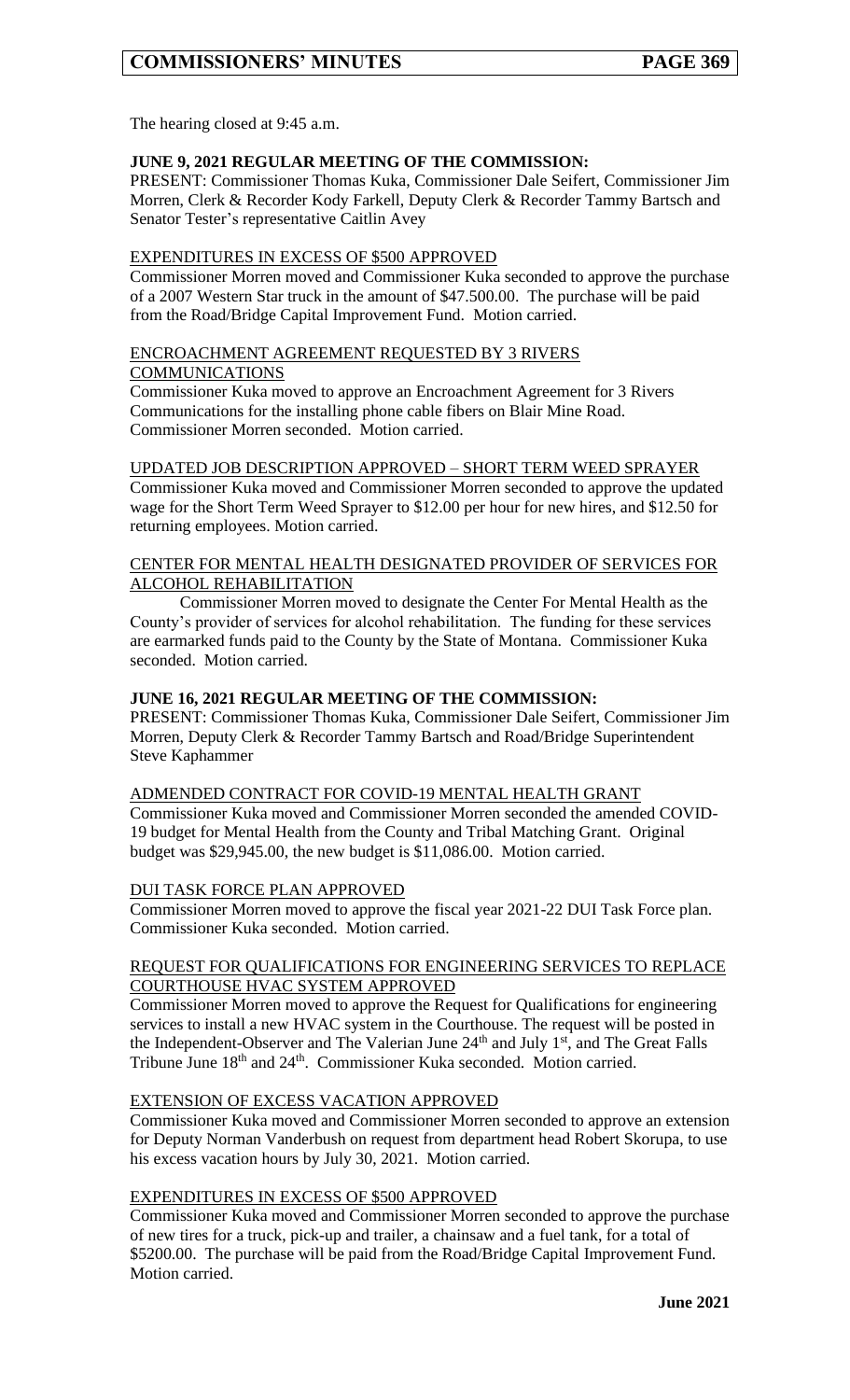$\overline{P}$ ADCEL

 $DADCH$ 

### VALIER LAW ENFORCEMENT AGREEMENT APPROVED

An agreement between the Town of Valier and Pondera County to provide law enforcement services was approved by Town of Valier. Agreement includes sum of \$62,285.44 for the fiscal year July 1, 2021 – June 30, 2022; and \$64,154.01 for fiscal year July 1, 2022 – June 30, 2023. Payments are to be made on a quarterly basis in September, December, March, and June; beginning September 2021 and expiring June 2023.

#### **JUNE 23, 2021 REGULAR MEETING OF THE COMMISSION:**

PRESENT: Commissioner Dale Seifert, Commissioner Jim Morren, Clerk & Recorder Kody Farkell, Deputy Clerk & Recorder Tammy Bartsch

#### TAX ABATEMENTS 1135-APPROVED

Commissioner Morren moved to approve the following abatement:

|                                              |               |                    |            | PARCEL  |  |  |  |
|----------------------------------------------|---------------|--------------------|------------|---------|--|--|--|
|                                              | <b>NUMBER</b> | <b>REASON</b>      | CANCEL ADD | NO.     |  |  |  |
|                                              | 1135          | DOR changed values | 2115.59    | 1420400 |  |  |  |
| Commissioner Seifert seconded Motion carried |               |                    |            |         |  |  |  |

Commissioner Seifert seconded. Motion carried.

THORIN GEIST OF COTNER LAW LEGAL SERVICES CONTRACT APPROVED Commissioner Morren moved to approve a contract with Thorin Geist of Cotner Law for temporary legal services. Commissioner Seifert seconded. Motion carried.

## ADMINISTRATIVE MATERIALS "G" AGRICULTURAL COVENANT –

Commissioner Morren moved to allow an agricultural covenant to be placed on a tract of land in T30N, R6W, Section 35, SW4NE4, E2SW4, W2SE4, as permitted under the Montana Subdivision and Platting Act, 76-3-101 through 76-3-625, MCA. Commissioner Seifert seconded. Motion carried.

#### MAY COMMISSION MINUTES APPROVED

Commissioner Morren moved and Commissioner Seifert seconded to approve the May 2021 Minutes of the Commission. Motion carried.

## ADMINISTRATIVE MATERIALS "G" AGRICULTURAL COVENANT –

Commissioner Morren moved to allow an agricultural covenant to be placed on a tract of land in T28N, R2W, Section 20, N1/2, as permitted under the Montana Subdivision and Platting Act, 76-3-101 through 76-3-625, MCA. Commissioner Seifert seconded. Motion carried.

#### ADMINISTRATIVE MATERIALS "G" AGRICULTURAL COVENANT –

Commissioner Morren moved to allow an agricultural covenant to be placed on a tract of land in T29N, R6W, Section 9, SE4NE4, W2NE4, as permitted under the Montana Subdivision and Platting Act, 76-3-101 through 76-3-625, MCA. Commissioner Seifert seconded. Motion carried.

#### **JUNE 30, 2021 REGULAR MEETING OF THE COMMISSION:**

PRESENT: Commissioner Thomas Kuka, Commissioner Dale Seifert, Commissioner Jim Morren, Clerk & Recorder Kody Farkell, Deputy Clerk & Recorder Tammy Bartsch, Public- Russ Offerdahl

Public Comment-

A member from the public expressed concern about a neighbor's land sale. He was referred to DEQ and Montana Department of Agriculture.

#### TAX ABATEMENTS 1136-1137-APPROVED

Commissioner Morren moved to approve the following abatement:

|               |                           |            | <b>June 2021</b> |
|---------------|---------------------------|------------|------------------|
| 1137          | Value changed due to AB26 | 42.94      | 1632760          |
| 1136          | Value changed due to AB26 | 99.66      | 1399200          |
| <b>NUMBER</b> | <b>REASON</b>             | CANCEL ADD | NO.              |
|               |                           |            | FANCEL           |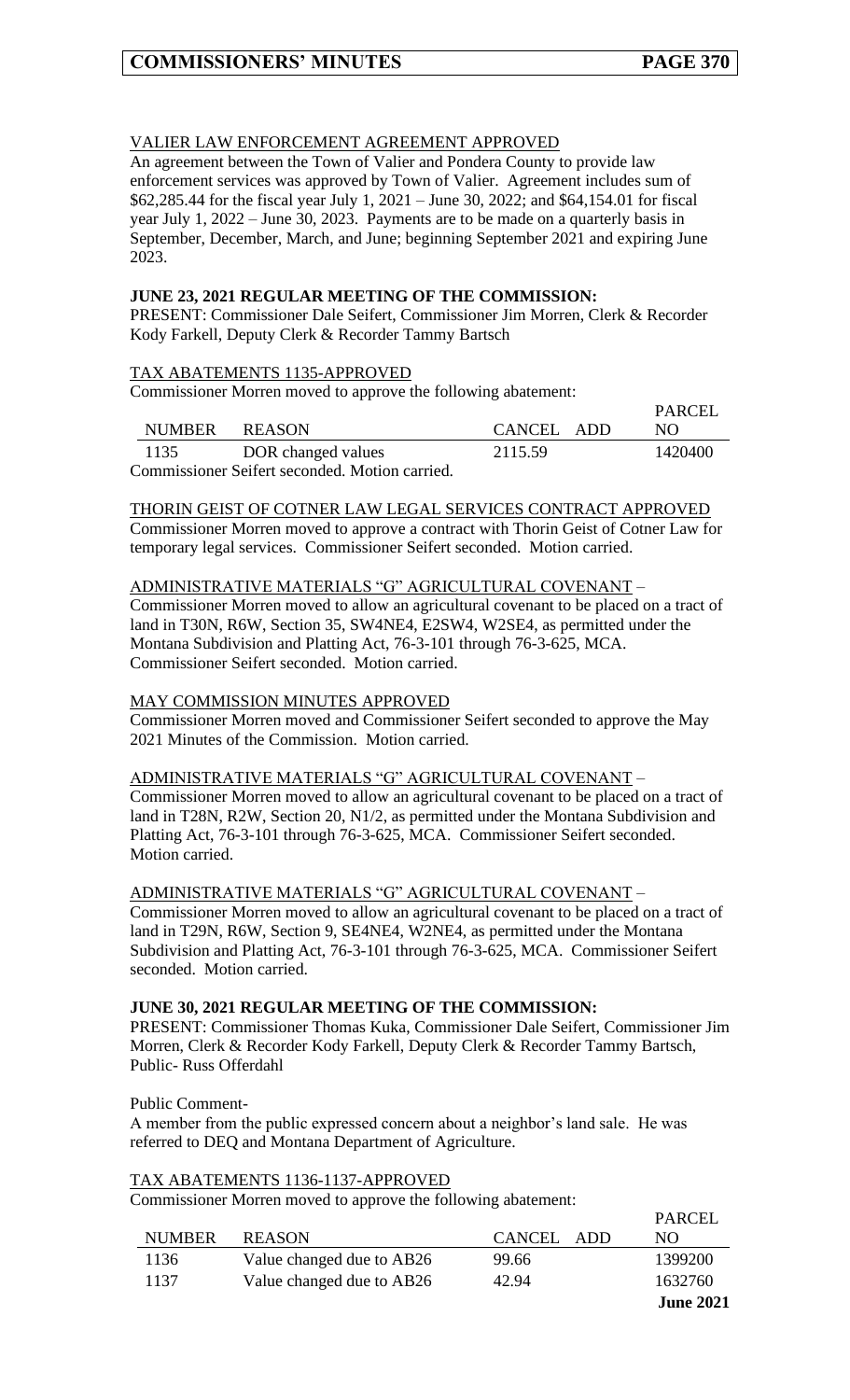Commissioner Kuka seconded. Motion carried.

#### ENCROACHMENT AGREEMENT APPROVED

Commissioner Kuka moved to approve the Encroachment Agreement requested by the Justin VanDyke for field access on Primrose Road. Commissioner Morren seconded. Motion carried.

#### ENCROACHMENT AGREEMENT APPROVED

Commissioner Kuka moved to approve the Encroachment Agreement requested by Sunrise Properties for field access on Pondera Coulee Road. Commissioner Morren seconded. Motion carried.

#### RESERVATION COUNTIES PAYMENT

Commissioner Morren moved and Commissioner Kuka seconded the annual payment of dues to The Reservation Counties of \$550. Motion carried.

## AMENDED MONTANA LAND INFORMATION ACT GRANT CONTRACT **APPROVED**

Commissioner Kuka moved to approve the amended Montana Land Information Act Grant. Commissioner Morren seconded. Motion carried.

The amendment amends the statement of work entered into by the parties on or about July 29, 2020.

#### RESOLUTION FOR AUTHORIZING BUDGET AMENDMENTS TO PONDERA COUNTY BUDGET

#### PONDERA COUNTY MONTANA RESOLUTION #39 - 2020/21 AUTHORIZING BUDGET AMENDMENTS TO PONDERA COUNTY BUDGET

WHEREAS the Montana Code Annotated, Section 7-6-4006(4), grants the Board of County Commissioners the power and authority to amend the budget during the fiscal year by conducting public hearings at regularly scheduled meetings; and

WHEREAS Pondera County Commissioners approved the appropriations budget for the Pondera County during its regular budget approval process and errors in revenues and expenditures budget have been identified; and

NOW, THEREFORE, BE IT RESOLVED by the Board of County Commissioners of Pondera County that the budget be corrected as follows:

| Revenues                              | Description              | <b>Prior Amount</b> | New Amount |
|---------------------------------------|--------------------------|---------------------|------------|
| 2800-335005                           | Alcohol Rehab Apport.    | \$23,100            | \$25,085   |
| 2372-311020                           | <b>Personal Property</b> | \$3,266             | \$4,569    |
| 2373-311020                           | <b>Personal Property</b> | 331<br>\$           | 379<br>\$  |
| Expenditures                          | Description              | <b>Prior Amount</b> | New Amount |
| 2800-405-440501-397 Contract Payments |                          | \$23,100            | \$25,085   |
| 2220-601-460101-733 Valier Library    |                          | \$91,536            | \$91,570   |
| 2220-601-460101-734 Conrad Library    |                          | \$213,584           | \$213,665  |
| 2372-101-521000-823 Transfer          |                          | \$206,678           | \$207,981  |
| 2373-201-521000-823 Transfer          |                          | \$20,916            | \$20,964   |

Adopted this  $30<sup>th</sup>$  day of June, 2021, as moved by Commissioner Morren, seconded by Commissioner Kuka, and passed on a 3-0 vote of the board. Effective on passage and approval.

BOARD OF COMMISSIONERS Pondera County, Montana

\_\_*/s/ Dale J Seifert* \_\_\_\_\_\_\_\_\_\_\_\_\_\_ \_\_\_\_*/s/ Thomas A Kuka*\_\_\_\_\_\_\_\_\_\_

**June 2021**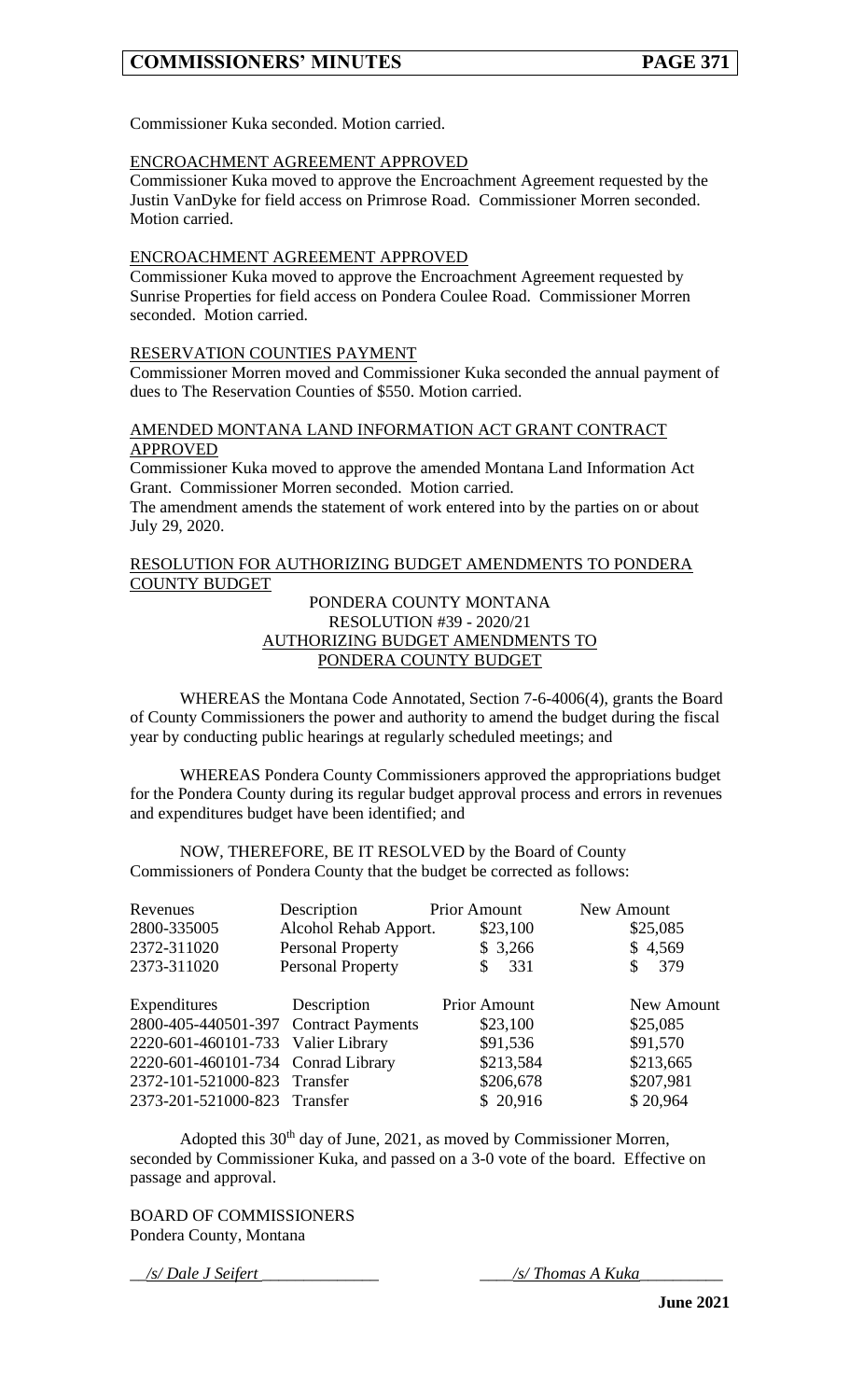ATTEST:

Dale J Seifert, Chair Thomas A Kuka, Member

\_\_\_*/s/ Jim Morren*\_\_\_\_\_\_\_\_\_\_\_\_\_\_ Jim Morren, Member

\_*/s/ Kody L Farkell*\_\_\_\_\_\_\_\_\_\_\_\_\_\_\_ Kody L Farkell, Clerk and Recorder

## CLAIMS APPROVED FOR PAYMENT

| Fund                           | Fund Description                                   |            |
|--------------------------------|----------------------------------------------------|------------|
| 1000                           | <b>GENERAL</b>                                     | 50,670.10  |
| 2110                           | <b>ROAD</b>                                        | 176,351.48 |
| 2130                           | <b>BRIDGE</b>                                      | 115,939.96 |
| 2140                           | <b>WEED</b>                                        | 1,670.95   |
| 2150                           | PREDATORY ANIMAL<br><b>CONTROL</b>                 | 5,873.00   |
| 2160                           | <b>COUNTY FAIR</b>                                 | 27.79      |
| 2170                           | <b>AIRPORT</b>                                     | 1,133.29   |
| 2220                           | <b>LIBRARY</b>                                     | 145,798.98 |
| 2230                           | AMBULANCE                                          | 139.34     |
| 2280                           | <b>SENIOR CITIZENS</b>                             | 15,000.00  |
| 2290                           | <b>EXTENSION SERVICE</b>                           | 8,101.79   |
| 2300                           | <b>PUBLIC SAFETY (LAW</b><br>ENFORCEMENT)          | 26,963.91  |
| 2371                           | HEALTH INSURANCE -<br><b>EMPLOYER CONTRIBUTION</b> | 750.21     |
| 2393                           | RECORDS PRESERVATION                               | 2,592.00   |
| 2401                           | <b>BRADY LIGHTS</b><br><b>MAINTENANCE</b>          | 291.45     |
| 2800                           | ALCOHOL REHABILITATION                             | 4,175.00   |
| 2821                           | ENHANCED GAS TAX (BARSA)                           | 2,787.73   |
| 2830                           | <b>JUNK VEHICLE</b>                                | 1,044.52   |
| 2850                           | 911 EMERGENCY                                      | 693.89     |
| 2853                           | 911 CAD GRANT                                      | 148,002.33 |
| 2860                           | <b>LAND USE PLANNING</b>                           | 1,657.50   |
| 2866                           | <b>NORTHERN TRANSIT</b><br><b>INTERLOCAL</b>       | 2,664.89   |
| 2958                           | EP (DES) GRANTS                                    | 629.99     |
| 2963                           | ORAL HEALTH SERVICES<br><b>GRANT</b>               | 527.61     |
| 2966                           | COVID-19 MENTAL HEALTH<br><b>GRANT</b>             | 328.00     |
| 2973                           | MATERNAL CHILD HEALTH                              | 190.15     |
| 2976                           | <b>IMMUNIZATION ACTION</b><br>GRANT                | 138.97     |
| 2978                           | CHRONIC DISEASE GRANT                              | 931.23     |
| 2980                           | HEALTH CARE FOUND. GRANT                           | 85.00      |
| 4009                           | PUBLIC SAFETY CAPITAL IMP                          | 36,723.28  |
| 4013                           | ROAD/BRIDGE EQUIP PURCHSE                          | 56,917.93  |
| 7920                           | <b>REFUND FUND</b>                                 | 63,775.99  |
| <b>TOTAL CLAIMS</b>            | 872,578.26                                         |            |
| TOTAL PAYROLL                  | \$<br>296,389.07                                   |            |
| TOTAL CLAIMS AND PAYROLL FUNDS | \$1,168,967.33                                     |            |